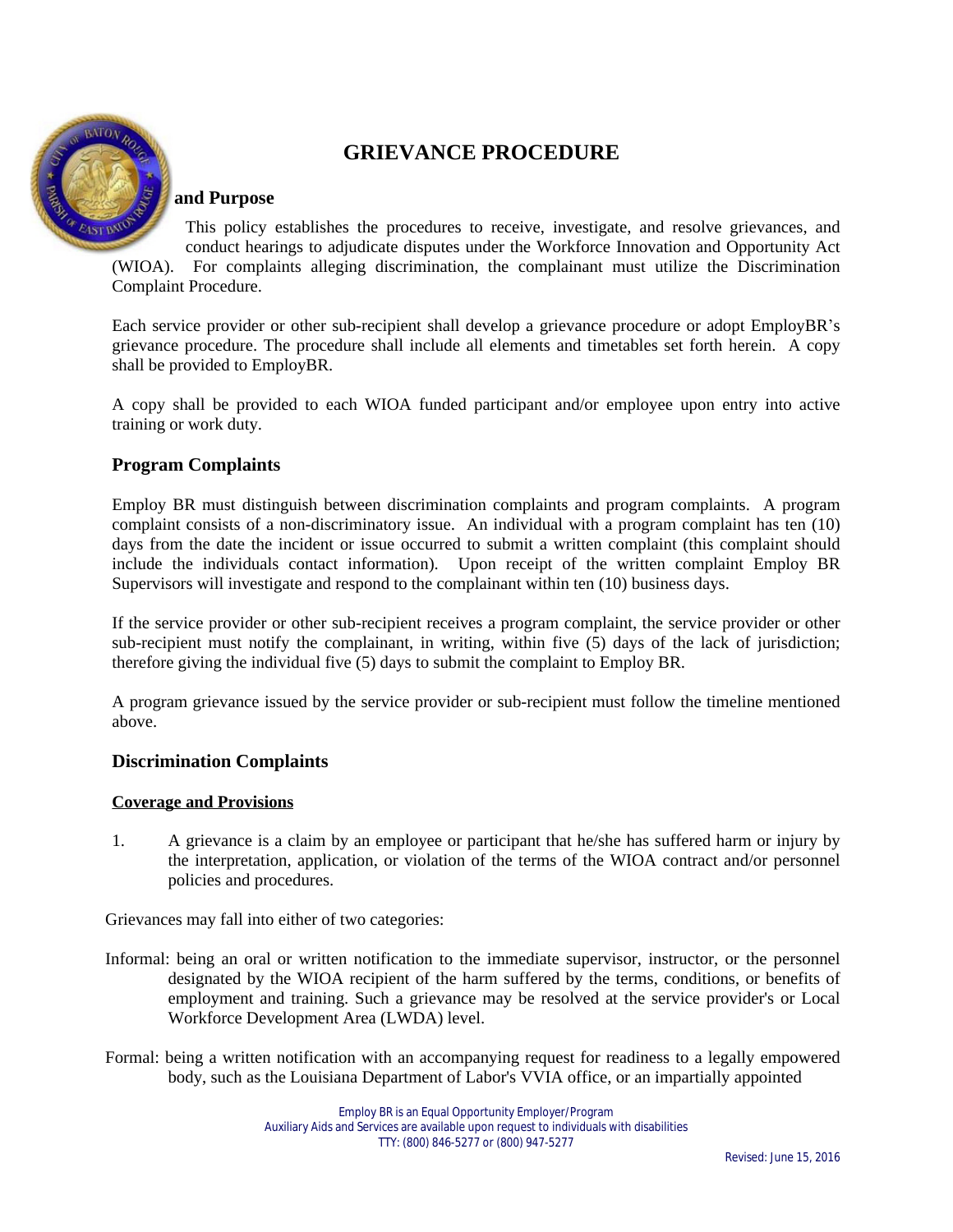arbitrator, that a serious breach of contractual or agency rules has occurred.

- 2. Any participant, employee, service provider/contractor or other interested person may file a grievance alleging a violation of the Act, regulations, contract, or other agreement under the Act.
- 3. All grievances, with the exception of those alleging fraud or criminal activity, must be filed within one  $(1)$  year of the alleged occurrence.
- 4. Any employer established grievance procedure shall provide for a review of an employer's decision by the SDA grant recipient and the Governor or his/her designee.

## **Hearing Procedure**

A hearing shall include the following:

- A. Written notice of date, time and place of the hearing, the manner in which it will be conducted, and the issues to be decided;
- B. Opportunity to be represented by an attorney or the representative of the grievant's choice;
- C. Opportunity to bring witnesses and documentary evidence. The WIOA staff, LWDA recipient, or other sub-recipient shall cooperate in making available any persons under their control or employ to testify, if such persons are requested to testify by the grievant, and release requested documents;
- D. Opportunity to question any witness or parties;
- E. The right to an impartial hearing officer and hearing committee who shall make a recommendation for the resolution of the grievance to the Director (LWDA level);
- F. A written decision by the Director (LWDA level).

#### **Structure and Timetables**

This policy sets forth a three level system that allows any person or organization to make a grievance, except in the cases of discrimination at either the service provider or employer level, the LWDA level, or the recipient (state) level. This system provides for a hearing to be conducted in the locale of the grievant within 30 days and a decision rendered within 60 days of the filing of the written grievance.

#### STEP 1

- A. Any participant, service provider, or other interested person shall present the grievance at the next level closest to the aggrieved (e.g., the participant shall file the grievance with the employer or service provider's Executive Director). The grievance must be in writing.
- B. The grievance shall be acknowledged by the designee at the service provider or LWDA level and hearing scheduled within 30 days.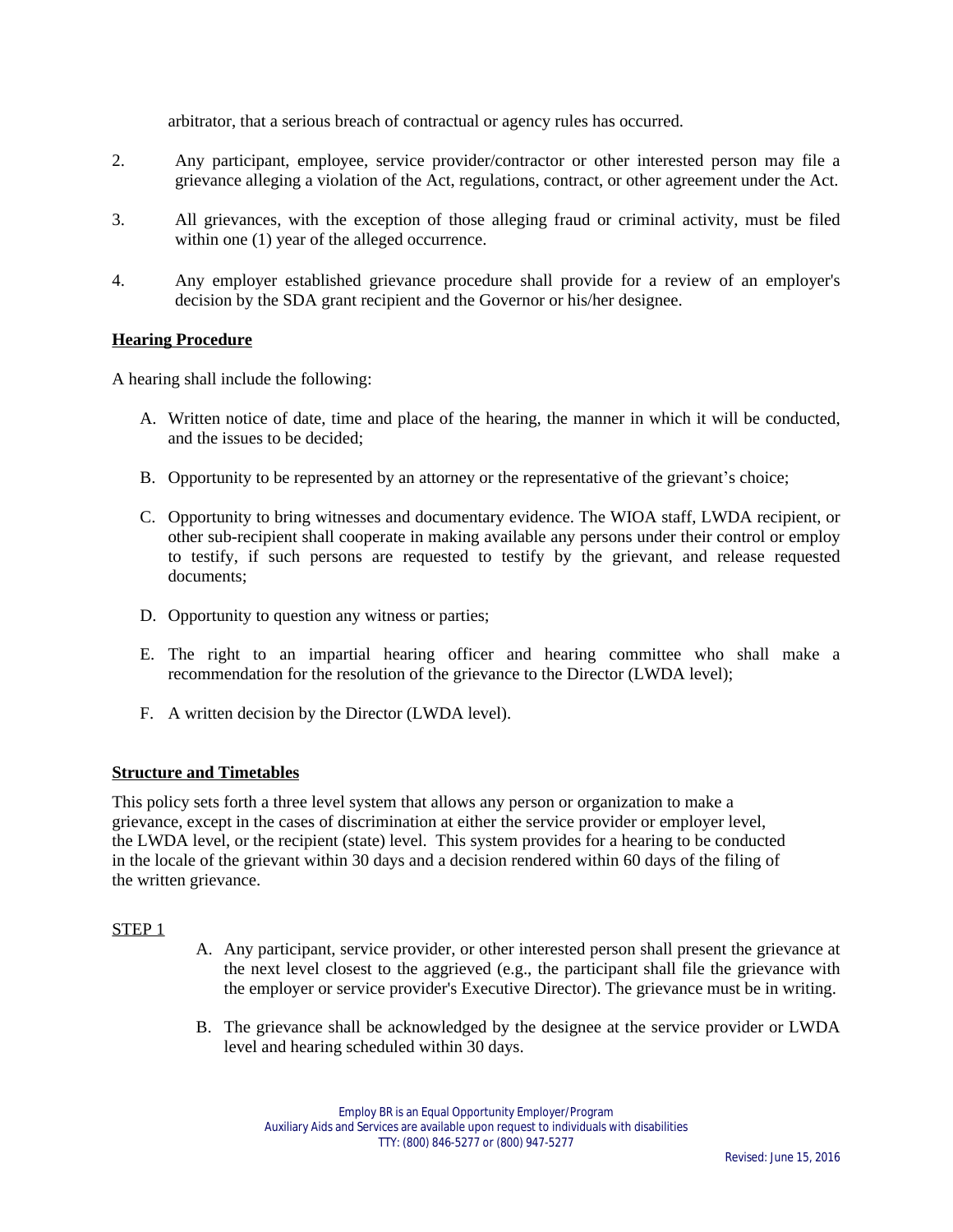C. The entity receiving the grievance, the service provider/employer or LWDA shall provide the grievant with a final decision at that level in writing within 60 days of the filing of the grievance.

## STEP 2

- A. If the grievant does not receive a decision at the service provider's level within 60 days or receives a decision which is unsatisfactory, the grievant then has a right to request a hearing at the LWDA level a hearing will be scheduled within 30 days and decision rendered in writing within 61) days. (NOTE: When the grievant is a WIOA funded employee and he/she has exhausted the grievance process at the employer level, a review of the employer's decision will be conducted by the LWDA in lieu of a hearing)
- B. If the grievant does not receive a decision at the LWDA level within 60 days or receives a decision which is unsatisfactory, the grievant then has a right to request a review of the grievant then has a right to request a review of the grievance by the Secretary of Labor or his/her designee.
- C. The request for review shall be filed within 10 days of receipt of the adverse decision or 10 days from the date on which the grievant should have received the decision.
	- i) The Secretary shall issue a decision within 30 days of the request for review.
	- ii) The Secretary shall also provide a review of a grievance initially Red at the State level on which a decision was not issued within 60 days or on which the grievant has received an adverse decision.
- iii) The Secretary's decision is final.

# STEP 3

- A. If the grievant does not receive a decision from the Secretary as provided for in Step 2, the grievant may request of the USDOL that a determination be made on whether there is probable cause to believe that a violation of the Act, Regulation, or other related agreements have occurred.
- B. The grievant shall make the request for review no later than 10 days from the date on which the decision should have been received. The request from the grievant should contain the following:
- 1) The full name, telephone number (if any), and address of the person filing the grievance;
- 2) The full name and address of the respondent against whom the grievance is filed;
- 3) A clear and concise statement of the facts, including pertinent dates, constituting the alleged violation;